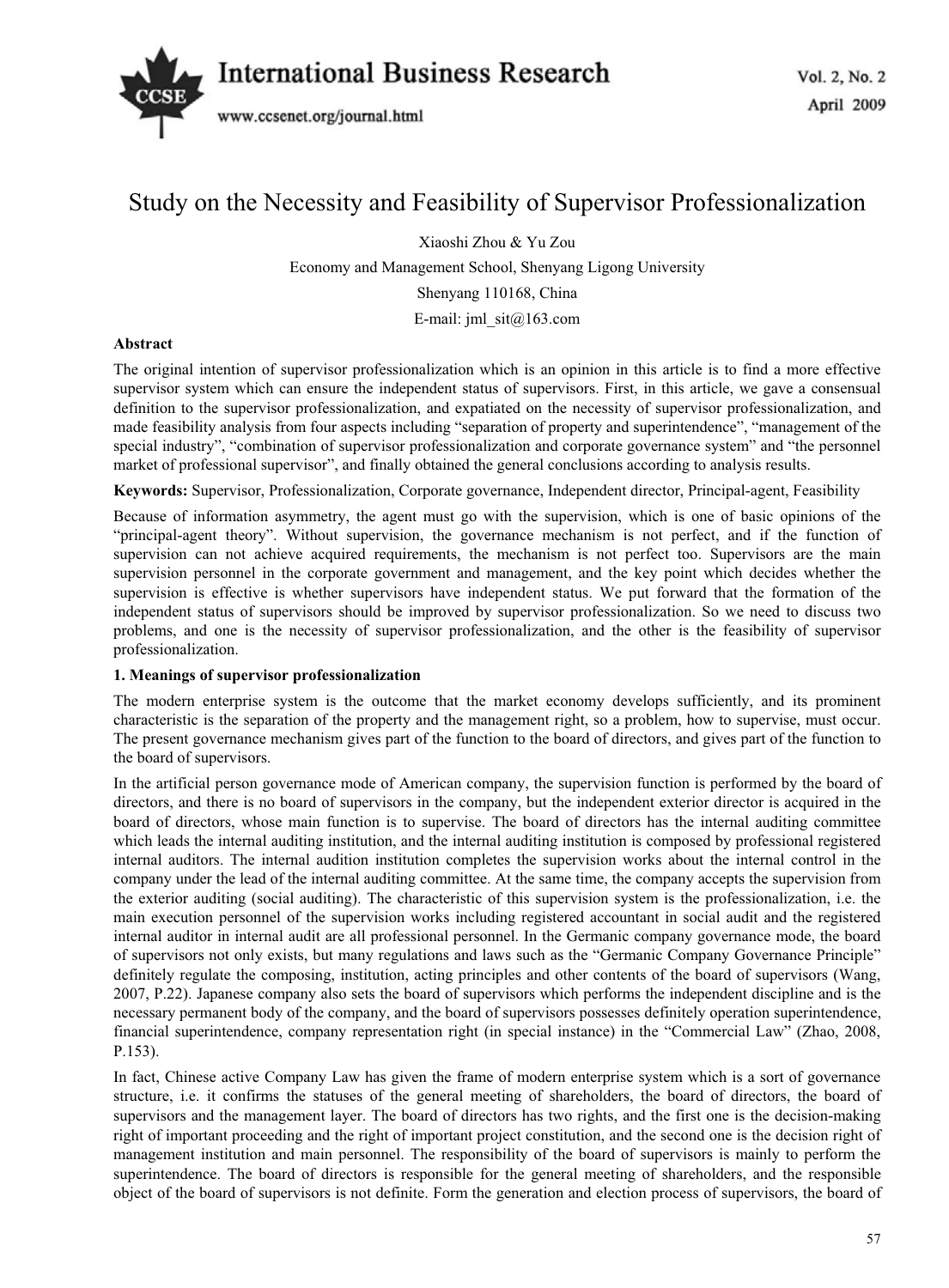supervisors, but it always is limited by the board of directors in practice, i.e. the so-called phenomenon of "insider control" (Chen, 2004, P.92). Because there are always regulations about the figure of director in the memorandum of association, so the decision-making right and the superintendence of the board of directors can be inherited naturally, but the board of supervisors has not this characteristic. Whether for directors or supervisors, they all represent the shareholders to govern the company, and their rights all contain the component of "consignation".

For the limited liability company, its board of supervisors is always composed by "stakeholders". In recent years, for the joint stock limited partnership, the requirement that arranges non-stakeholders into the board of supervisors is more and more intensive. For many middle and small shareholders in the joint stock limited partnership, the information asymmetry exists between the decision-making and management layer and them, so they need the supervisors with more independent status to be responsible for them to supervise the decision-making and management, which is why Chinese Securities Regulatory Commission requires that the listed company sets independent director.

Whether for the limited liability company or the joint stock limited partnership, the relationships among the board of directors, the board of supervisors and the management layer is the base of the governance mechanism, and one of these relationships is the supervision relationship.

According to the principal-agent theory, the supervision is the necessary condition to realize the consignation, and the range of the supervision is consistent with the range of agent. Generally, the supervisors' supervision aims at the management layer, but for the company with numerous shareholders, most of them can not join the board of directors, so the decision of the board of directors should be supervised, which equals the consignation relationship between the general meeting of shareholders and the board of directors has been formed objectively, so the supervision should also be possessed. So the supervision should be independent not only from the management layer, but from the board of directors (Tang, 2004, P.179). In addition, the personnel who assume the supervision responsibility should have necessary knowledge and ability, or else, they can not achieve the requirement of the supervision.

The independence and technical requirements are the main reason to put forward the supervisor professionalization. But what is the supervisor professionalization?

The supervisor professionalization is that the supervisors of the company is composed by professional practicing personnel, and the supervision institution and supervision personnel should accept the operation lead of the corresponding profession organization and follow the constitutions and rules of the profession organization. That is to say, the supervisor professionalization should turn the supervisors' work into their occupation, and supervisors have to acquire the professional practicing certificate firstly and be the professional supervisors. One of premises of the professionalization is to establish corresponding profession organization (such as the registered supervisors association). Its aim is to make the supervision institution and supervisors' status more independent, and make the supervisor's work more professional, which are also the standards of the supervisor professionalization.

#### **2. Necessity of supervisor professionalization**

For the necessity of supervisor professionalization, we put forward following opinions in the article.

First, the supervisor professionalization can quicken forming the independent status of supervisors or supervision institution.

Second, the supervisor professionalization is propitious to enhance the professional level of supervision, and the professionalization will certainly help to enhance the quality of the supervision.

Third, the supervisor professionalization is propitious to perfect the modern enterprise system. Some problems occurred in the case of American "Enron Company" and some Chinese domestic listed companies have reflect the imperfection of the company supervision system from one side, and that also requires the supervisors' (or independent director) status should be more independent, and the practicing personal credit system should be more perfect. The supervisor professionalization is the effective approach to achieve these requirements.

Fourth, the supervisor professionalization is propitious to the harmony of the supervision functions. According to the feasibility analysis in the latter of the article, the industrial management mode after supervisor professionalization can harmonize and unify the supervisors' work and the operation of internal audit and avoid the crossed phenomena, which is very necessary objectively.

Fifth, the supervisor professionalization is propitious to the reform of state-owned enterprises. One of difficulties of the reform of state-owned enterprises is that separation of government functions from enterprise management is not thorough. The separation is the breaking of the management relationship and the staff relation. And the supervision chain should not be broken, but it should be strengthened (Hu, 2004, P.187). Because of the weakness of the supervision chain, the government always hesitates in "unlocking" and "control", and always confuses the staff relation chain and the supervision chain, so the result is that the supervision is not professional and independent, and the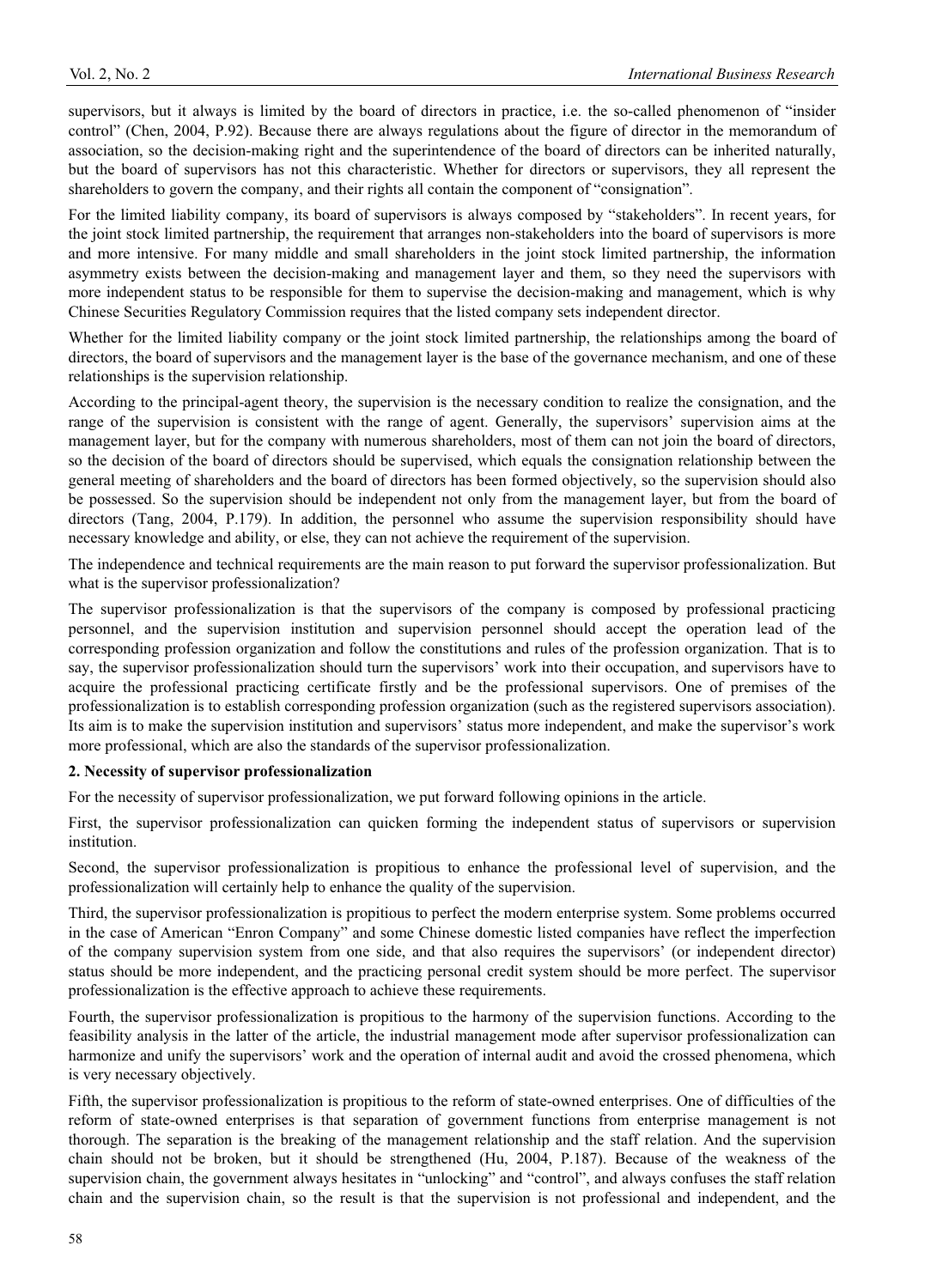separation of government functions from enterprise management is very difficult.

#### **3. Feasibility of the separation of property and superintendence**

The core of modern property right theory is the description about the relationships between the property and various rights derived from it. The base supporting this theory is the separation of the property and the management right. In fact, the property and the superintendence could also be separated, but the separation must go with following conditions.

First, the separation of the property and the management right and the principle-agent relation of the management right exist. With the separation of the property and the management right, the management changes from independent mode to the dependent mode, so the necessity of supervision is needed.

Second, the object and contents of supervision should be definite. If the supervisors are responsible for the board of directors, the object of supervision is the management layer, and if the supervisors are responsible for the shareholders (the general meeting of shareholders or the shareholder representation meeting), the object of supervision includes not only the management layer but the board of directors. As the object of supervision is definite, the contents of supervision should also be definite, so the base of the separation of supervision function occurs.

Third, the superintendence has the object of consignation. The object can be or not be professional supervisors, but whether it is or not, there should be the system limitation to the superintendence.

To be brief, the condition of separation is that the premise of supervision exists, and the object and contents of supervision are definite, and the consigned environment exists.

When above conditions are possessed, the property and the superintendence can be separated. First, this separation has same base with the separation of the property and the management right, i.e. it accords with the hypothesis condition of the principle-agent theory. Second, the consigned supervision operation can exist independently, and can realize the equity of right and responsibility. Third, this separation accords with the social development rule of the refined social work division.

In the separation conditions, the consigned environment is the factor which needs to be further perfected, but it can not ultimately limit the separation, and other conditions have been possessed, so the separation of the property and the superintendence is possible.

#### **4. Combination of the supervisor professionalization and the company governance system**

The organic combination of the supervisor professionalization and the company governance system directly influences the feasibility of professionalization, which relates to the reform of the company system in fact, i.e. it relates to the redistribution of the supervisions on the governance layer and the management layer, the change of the supervision responsibility system, and the harmony among the decision-making right, the management right and the supervision right.

The separation of the property and the supervision right induces two changes, and the first one is the supervision right is performed by the supervision agent, and it is not the "natural heritance" any longer, and the other one is that the agent should be responsible for the consigner. This change of the responsibility system obviously is clearer than the line of "natural heritance".

The redistribution of the supervision right and the change of the responsibility system supplement each other. If supervisors are responsible for the board of directors, the supervision function of the board of directors should relegate to professional supervisors. And if supervisors are responsible for shareholders, the supervisors' decision supervision function should be correspondingly added. At the same time, the organizational institution should correspondingly confirm the management right and responsibility. But which mode we adopt, the redistribution of the superintendence can be confirmed.

When introducing the system of professional supervisor, one important problem is that the change of authority will reduce the running efficiency of the institution, for example, the right and responsibility don't match, the programs are too complex, and the power is abused, and the efficiency is lower. The intention to introduce the system of professional supervisor is to add the independence of the supervisor's work, and it will not change the decision and the management responsibility system. Generally, supervisors only have the checking right and reporting right, and they have not the decision right for the decision-making and management, so their rights will not limit the running of the decision and management. However, the reporting work may influence the decision and management programs and make the programs more complex, but this complexity will not have largely negative influences. First, the work occurs in the reporting process, and it will not interfere with the decision and management process. Second, by the more precise programs, supervisors can find the problems in the decision-making and management in time, which will make the later decision-making and management more scientific and reasonable.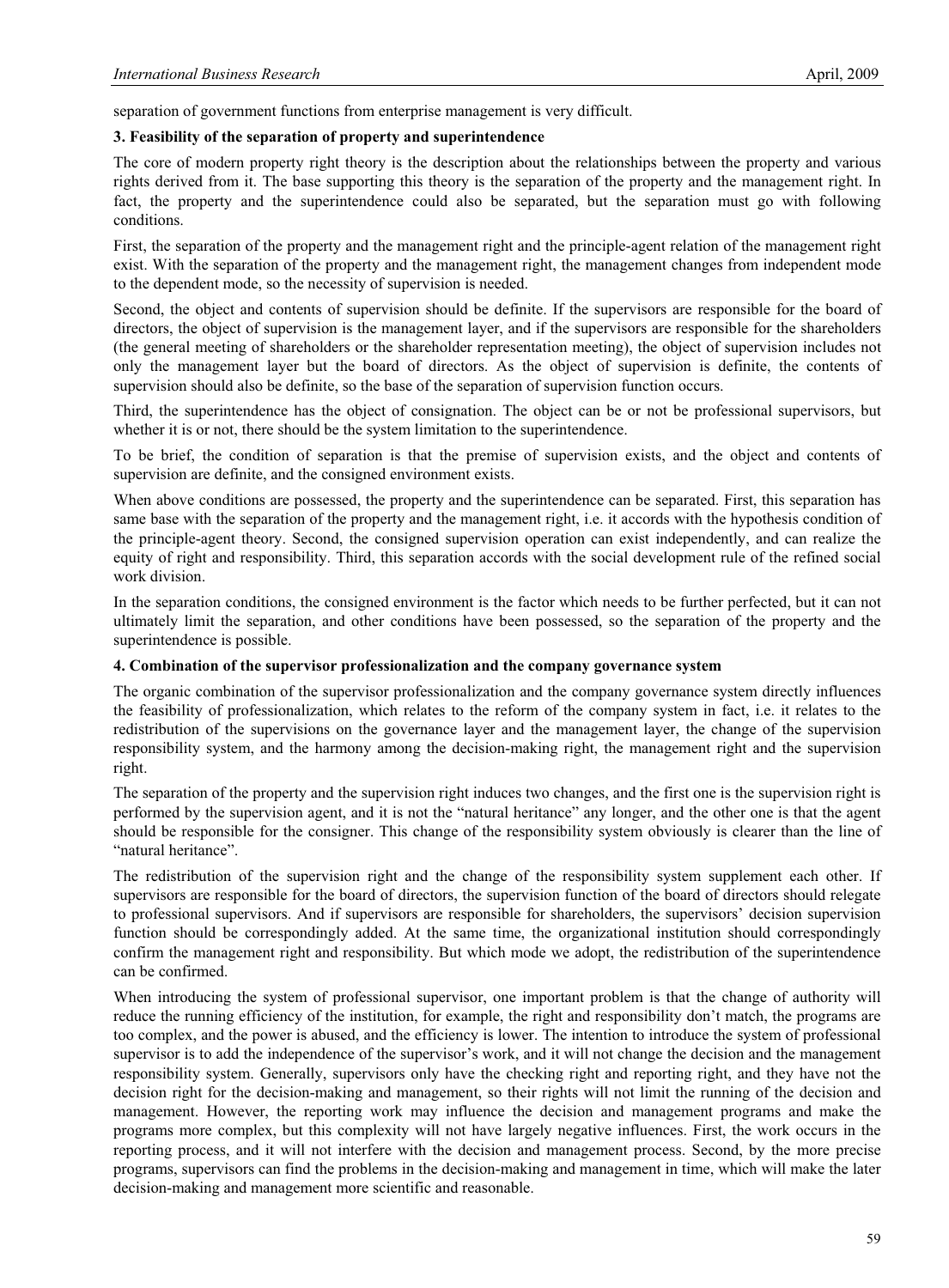#### **5. Management of the special industry**

One of the running conditions of the professional system is the professional management of the occupation, and the intention of the management is to standardize the practicing behaviors and enhance the practicing skills. Whether the industrial management can guarantee the implementation of the professional system is decided by the guarantee functions of the system, the mechanism and the authority.

We can first use the industrial management system of accountant for references. The accountants are managed by the Accountant Association which is managed, instructed and supervised by the financial department of the government. Because the management has the legal proof (Law of the People's Republic of China on Certified Accountants), so the management has the character of authority. The management system mainly includes the regulations of the association about the practicing behaviors, the work criterions of the association, and the laws and regulations of the government to the industrial management.

Whether does the supervisor professionalization possess thus industrial management conditions? As viewed from the system, the government manages the association which manages practicing personnel, and this mode of industrial management is proved to be feasible and effective by the practice. So it is mature and feasible to establish the professional supervisor association which can connect the management of the government to the industry. And if the function of management is confirmed by laws (laws or regulations), the authority of the management can be confirmed. The problem is that who will be the administrative department. If the industrial and commercial department and the audit department of the government assume this function, both the disadvantages and the disadvantages will exist. The industrial and commercial department is the law-enforcing department of the "Company Law", and it follow a rational line to do the supervisor management work well, but it will encounter difficulties in the operation training and instruction. The function of the audit department is supervision which accords with supervisors' function, so it is a sort of reasonable arrangement to combine the internal auditor with supervisors and develop corresponding industrial management, but the audit industry emphasizes the auditing of the financial income and expenses, and the supervision work will be too narrow.

In individual opinion, it is fit to let the audit department as the administrative department of the industry. First, the close operations is more convenient for the practicing management, and especially audit department can absorb the standards and practices from international internal auditor association, extend the auditing supervision to the risk management and internal control, which can make the auditing and the supervisor's operation more compatible, and make the industrial management more easily base the operation management. Second, the internal auditor association is the industrial management organization which has existed, and it can fulfill the industrial management condition of supervisor professionalization only by proper adjustment.

## **6. The personnel market of professional supervisor**

The professionalization means the special occupation skill will become the commodity, and the supply and demand of the professional personnel will be adjusted by the market. Which people can be the professional supervisors? This is the problem about the standard which is generated by the combination of certain criterion and shareholders' wills. Only if these two factors are definite or they are easy to be definite, the standard can be confirmed. To ensure the supply and demand of the talents and the realization of the talents' value, the standard must embody the character of the special industry.

The confirmation of the talents includes the works on two layers. The first layer is the admittance standard of the professional supervisor. The second layer is the marking of the ability grade for professional supervisor, such as the confirmation of the elementary-class talent, the confirmation of the middle-class talent and the confirmation of the super-class talent. The admittance standard mainly includes the longevity, the knowledge level and other evaluation contents, and the rating standard also includes the performance, occupational credit and other evaluation contents. These standards may be immature in the initial stage of the professionalization, especially for the actual operation, so the standard will influence the professionalization to some extent, but the influence will only be in some phases.

Another condition of talent commercialization is the price tag. Though the price of talents is generated in the supply and demand process to large extent, but because of the particularity of the professional supervisor market, the talent price will be an important node to run the supervisor personal market. If the market instruction prices of the talents with different classes can not be formed, it will be induce that the prices deviate from the values only depending on the relation of supply and demand, which not only make practicing personnel could not pull their weights, but increase the burden of the enterprise. The talent pricing (such as the instruction price) is a technical problem, it must need certain time to gradually reduce the difference of price and value.

In addition, the manager of this market should be the industrial management organization. If the professional supervisors are brought into common personal market to realize the supply and demand, the talent rating and talent price tag will hardly achieve the requirement of the industrial management. Furthermore, the salary and payment system